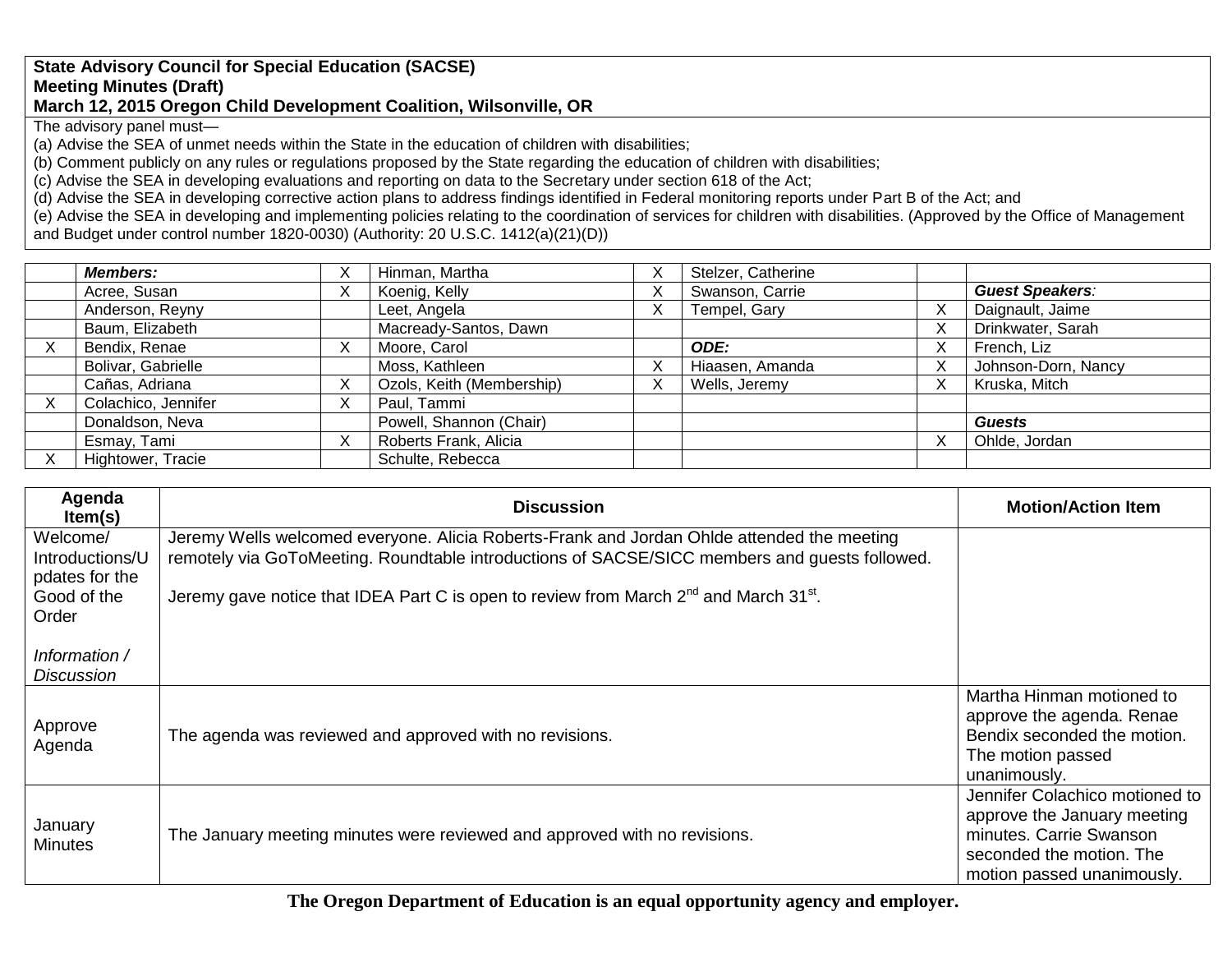| <b>SSIP</b>                   | Sarah Drinkwater, Assistant Superintendent, presented a brief background of the State Systemic<br>Improvement Plan (SSIP). School Age (Part C) and Early Childhood (Part B) data is submitted annually<br>to the Federal Government. Part B indicators are determined by the Federal Government. The result<br>indicators for Part C are unknown currently, but expected to be defined by June 2015.                                                                                                                                                                                                                           |                                                           |
|-------------------------------|--------------------------------------------------------------------------------------------------------------------------------------------------------------------------------------------------------------------------------------------------------------------------------------------------------------------------------------------------------------------------------------------------------------------------------------------------------------------------------------------------------------------------------------------------------------------------------------------------------------------------------|-----------------------------------------------------------|
|                               | Included in Part B this year is the performance of students with disabilities in the National Assessment<br>of Education Progress (NAEP). The NAEP is an annual random assessment sampling of the state. The<br>test is not designed with many accommodations that make it easily accessible to students with severe<br>needs. Because of the inaccessibility of the NAEP, students with disabilities were not expected to<br>participate in the assessment in previous years. The low accountability and completion of the NAEP<br>contribute to the low score for Secondary Transition for Part B, with 13/20 result points. |                                                           |
|                               | Sally Simich (ODE) has been looking into the data entry portion for the assessments, including training<br>those who are entering data on the correct way to enter information. Improving and maintaining<br>consistent data entry training will help increase the level of accuracy in the data moving forward.                                                                                                                                                                                                                                                                                                               |                                                           |
| E/C. Advise                   | Components of SSIP Phase I are due April 2015. This includes: Data Analysis, Improvement Focus,<br>Infrastructure to Support and Build Capacity, and Theory of Action.                                                                                                                                                                                                                                                                                                                                                                                                                                                         |                                                           |
| SACSE/<br><b>SICC Updates</b> | Judy Newman, SICC, provided legislative updates, including a handout. The handout provides web<br>information for signing up to receive legislative updates via e-mail.                                                                                                                                                                                                                                                                                                                                                                                                                                                        | Amanda will email out a digital<br>copy to the committee. |
| <b>Information</b>            |                                                                                                                                                                                                                                                                                                                                                                                                                                                                                                                                                                                                                                |                                                           |
| Developmental                 | Nancy Johnson-Dorn, Director of Early Intervention/Early Childhood Special Education, discussed<br>Development Delay (DD). DD is a disability category used for children birth through age of eligibility for<br>public school who experience developmental delays in physical development, cognitive development,<br>communication development, social or emotional development or adaptive development.                                                                                                                                                                                                                      |                                                           |
| Delay (DD)<br>Conversation    | Children who are birth to 5 can be found eligible for EI/ECSE programs. There is a concern that when<br>children are five, they need to be reevaluated under school age eligibilities that don't include DD. Many<br>of the children at age five may only have social/emotional or similar delays, which further complicate<br>the process.                                                                                                                                                                                                                                                                                    |                                                           |
|                               | Nancy provided a handout about Early Childhood Special Education (ECSE) exit data (kids who exit<br>the program), as well as kindergarten special education data, and kindergarten no special education<br>data. The data includes children who received ECSE services as a Developmental Delay who:<br>Exited ECSE with an evaluation but were not eligible for a school age disability area<br>Exited ECSE and evaluated and found eligible                                                                                                                                                                                  |                                                           |
| A. Advise                     | Exited ECSE with no evaluation and no special education eligibility                                                                                                                                                                                                                                                                                                                                                                                                                                                                                                                                                            |                                                           |
|                               | A brief discussion ensued. The general consensus is that more consistency in data entry is necessary<br>before any conclusions about the exit data can be made. Some children who were first found ineligible<br>for special education at kindergarten, later re-entered special education at various grades later in their                                                                                                                                                                                                                                                                                                    |                                                           |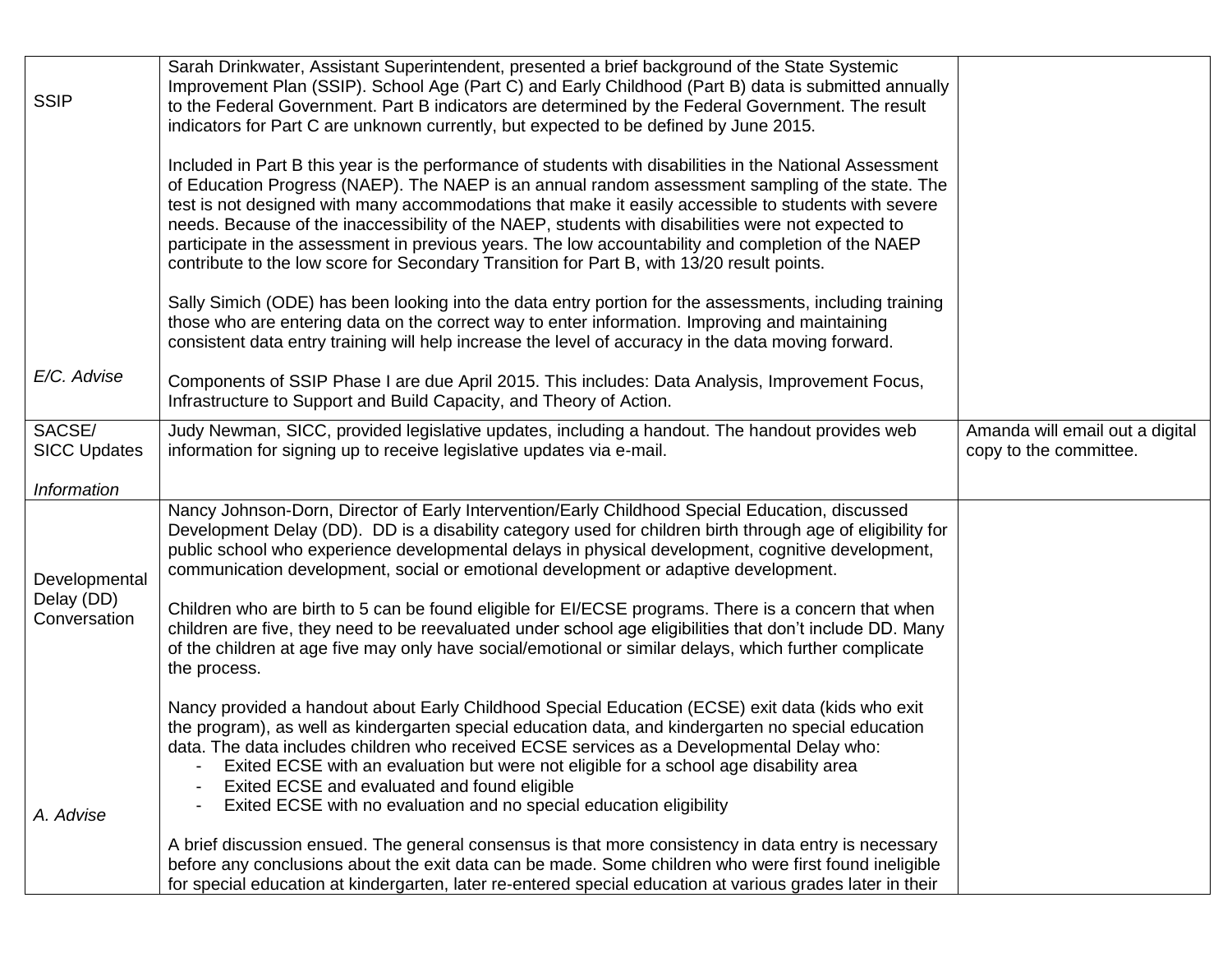|                                      | primary years.                                                                                                                                                                                                                                                                                                                                                                                                                                                                                      |                                                                               |
|--------------------------------------|-----------------------------------------------------------------------------------------------------------------------------------------------------------------------------------------------------------------------------------------------------------------------------------------------------------------------------------------------------------------------------------------------------------------------------------------------------------------------------------------------------|-------------------------------------------------------------------------------|
| Kindergarten<br>Assessment           | Liz French, Education Specialist for Kindergarten Assessment, provided a brief history of the<br>Kindergarten Assessment. In April 2015 there will be a Spanish Literacy Assessment Workshop. In the<br>Fall of 2015, there will a meeting to develop the kindergarten transition and a field test of measures<br>recommended by the committee.                                                                                                                                                     |                                                                               |
|                                      | The Kindergarten Assessment was developed to measure areas of school readiness. There are three<br>segments of Oregon's Kindergarten Assessment. These skills are what are most predictive to later<br>outcomes.                                                                                                                                                                                                                                                                                    |                                                                               |
|                                      | Early Literacy - Direct Assessment<br>Early Math - Direct Assessment<br>Approaches to Learning – Observational, conducted over six weeks, allowing for the teachers<br>to get to know the students better.                                                                                                                                                                                                                                                                                          |                                                                               |
|                                      | Currently, the data for the letter name and letter sound assessments does not take into account<br>whether or not a student attended some type of formal preschool. In the future, the data will take into<br>consideration the amount of optional pre-kindergarten education provided and may be used to propose<br>a need for universal pre-kindergarten.                                                                                                                                         |                                                                               |
|                                      | 2014-2015 is the first time this assessment has been given, and disconnects are being noted between<br>policy and practice. An example is that there is a short window for identifying English Language<br>Learner students, and schools are expressing that there just isn't enough time to do that. Available<br>testing accessibilities are also being looked at to ensure that the necessary accommodations are<br>provided in the IEP so that students are given every opportunity to succeed. |                                                                               |
|                                      | Current work around providing for students with disabilities includes:<br>Revisions to the accommodations available<br>Updating and streamlining the training materials for students with disabilities<br>Engage in more information gathering<br><b>Transition meetings</b>                                                                                                                                                                                                                        |                                                                               |
| A. Advise                            | A video is being developed to better prepare people in transition meetings for the conversations around<br>the kindergarten assessment.                                                                                                                                                                                                                                                                                                                                                             |                                                                               |
| Public                               | Liz can be reached via e-mail at liz.french@ode.state.or.us.                                                                                                                                                                                                                                                                                                                                                                                                                                        |                                                                               |
| Comment &<br>Lunch                   | There was no Public Comment.<br>Nancy Johnson-Dorn provided legislative updates and bill analysis. Currently, around 60 bills have                                                                                                                                                                                                                                                                                                                                                                  | Amanda will send out the list<br>of current bills from Nancy<br>Johnson-Dorn. |
| <b>B.Information</b><br>/ Discussion | been reviewed by her office. School Safety and Health are hot topics in the 2015 session.                                                                                                                                                                                                                                                                                                                                                                                                           |                                                                               |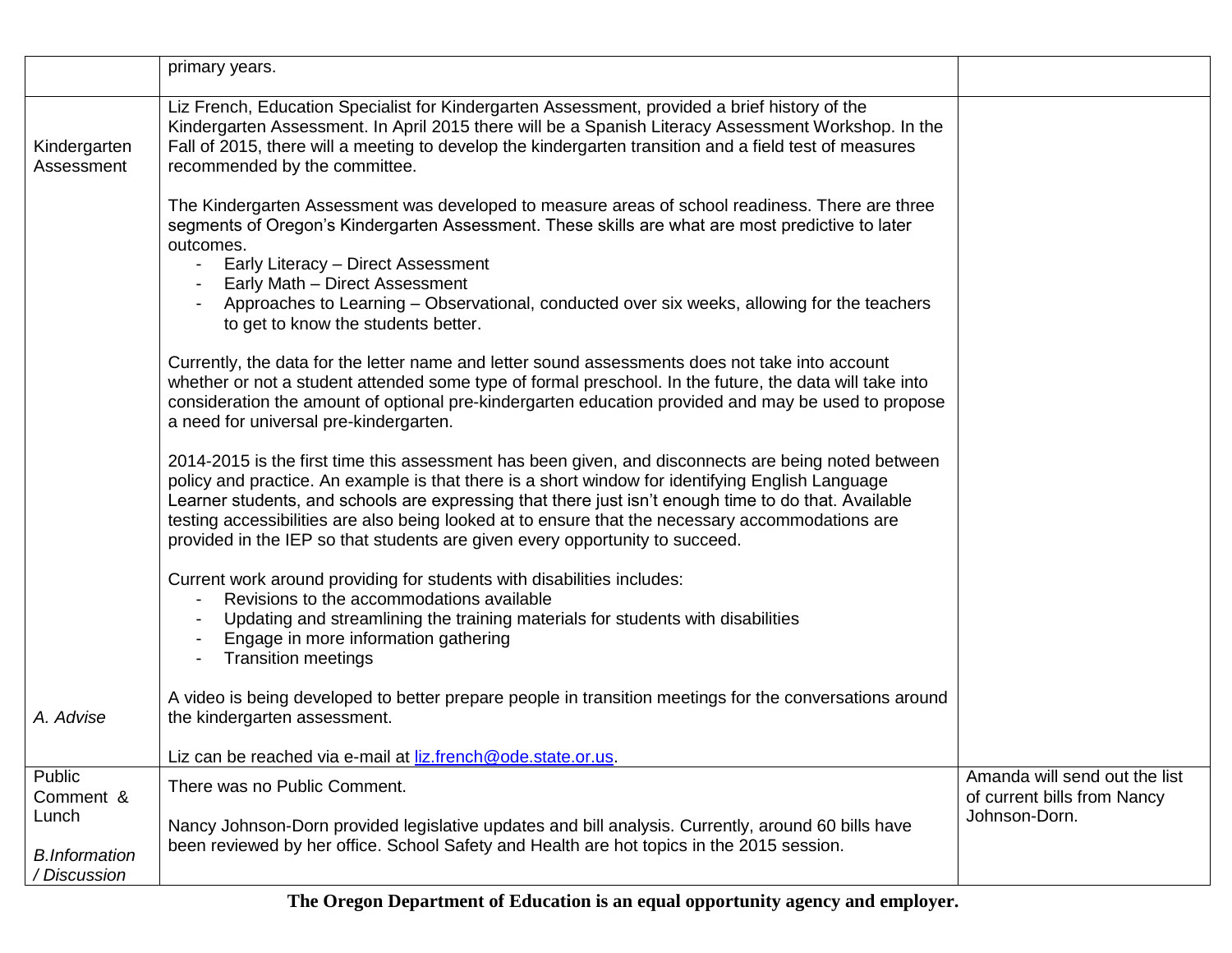| Committee<br>Meetings and<br>Committee<br>Reports | Carol Moore, Catherine Stelzer, and Carrie Swanson offered to step in for the Public Policy Committee<br>for the remainder of the legislative session. At the May 21, 2015 meeting and throughout the session,<br>the Public Policy Committee will share legislation that pertains to special education.<br>Keith Ozols updated the SACSE committee on the current status of membership and upcoming<br>changes within each regional zone. Three members received a letter regarding poor attendance, and<br>of those three, two have made no contact concerning their position on the committee. Moving forward,<br>the membership and executive committees will work with Sarah Drinkwater to have the members<br>removed. The membership committee offered suggestions for recruiting which included: updating the<br>brochure so that members can hand them out to people they think would be a good fit, and having | Amanda will update the<br>Membership Committee on<br>current attendance.<br>Jeremy will reach out to<br>families to be a guest in the<br>Medford meeting.<br>Jeremy will look into putting<br>something about SACSE in |
|---------------------------------------------------|--------------------------------------------------------------------------------------------------------------------------------------------------------------------------------------------------------------------------------------------------------------------------------------------------------------------------------------------------------------------------------------------------------------------------------------------------------------------------------------------------------------------------------------------------------------------------------------------------------------------------------------------------------------------------------------------------------------------------------------------------------------------------------------------------------------------------------------------------------------------------------------------------------------------------|------------------------------------------------------------------------------------------------------------------------------------------------------------------------------------------------------------------------|
| Information /<br><b>Discussion</b>                | districts share SACSE information potentially through their websites.<br>Carrie Swanson, representative to the Dispute Resolution Committee (DRC), updated the SACSE<br>committee on the current membership needs of the DRC because her term is nearly up. The DRC has<br>requested that anyone that is interested in being on the committee have at least 2 years remaining in<br>their current term on the SACSE. Anyone interested in joining the DRC should contact Jeremy Wells.                                                                                                                                                                                                                                                                                                                                                                                                                                   | the quarterly newsletter.                                                                                                                                                                                              |
| Committee<br>Goal<br>Development                  | Jennifer Colachico, Member at Large and Acting Chair, explained that the annual goals needed to be<br>determined during the first meeting of the school year (September 2014) and were not, thus she<br>proposed the committee agree on the 2014-2015 goals during the May 2015 meeting. The goals are<br>published in the Annual Report and Jennifer suggested that an explanation for the delay in goal setting<br>be added to the annual report.                                                                                                                                                                                                                                                                                                                                                                                                                                                                      | Amanda will e-mail out the<br>current proposed 2014-2015<br>goals for the committee.                                                                                                                                   |
|                                                   | Proposed Goal #1:<br>SACSE will continue to strive to increase membership, specifically with parents of children with<br>disabilities and individuals with disabilities with consideration to regional needs and diversity of the<br>group.                                                                                                                                                                                                                                                                                                                                                                                                                                                                                                                                                                                                                                                                              |                                                                                                                                                                                                                        |
| Information /                                     | Proposed Goal #2:<br>SACSE will utilize available technology to increase membership participation, retention, and outreach<br>to more rural regions of the state of Oregon. Remote access also allows for better public participation<br>and access during inclement weather.                                                                                                                                                                                                                                                                                                                                                                                                                                                                                                                                                                                                                                            |                                                                                                                                                                                                                        |
| <b>Discussion</b>                                 | Proposed Goal #3:<br>SACSE will continue to work with agencies throughout the state that support the needs of individuals<br>with disabilities.                                                                                                                                                                                                                                                                                                                                                                                                                                                                                                                                                                                                                                                                                                                                                                          |                                                                                                                                                                                                                        |
| Executive<br>Order 15-01                          | Mitch Kruska, Director of Education Programs, Secondary Transition, and Assessment, updated the<br>committee on Executive Order 15-01.                                                                                                                                                                                                                                                                                                                                                                                                                                                                                                                                                                                                                                                                                                                                                                                   |                                                                                                                                                                                                                        |
| В.<br>Information /<br><b>Discussion</b>          | The key changes to Executive Order 15-01 are around competitive integrated employment, which<br>establishes a minimum wage for better threshold for individuals with disabilities that are in the<br>workforce. Additionally, Executive Order 15-01 allows the conversations around transition services in<br>the IEP to begin earlier than the required age of 16 set by Federal special education laws.                                                                                                                                                                                                                                                                                                                                                                                                                                                                                                                |                                                                                                                                                                                                                        |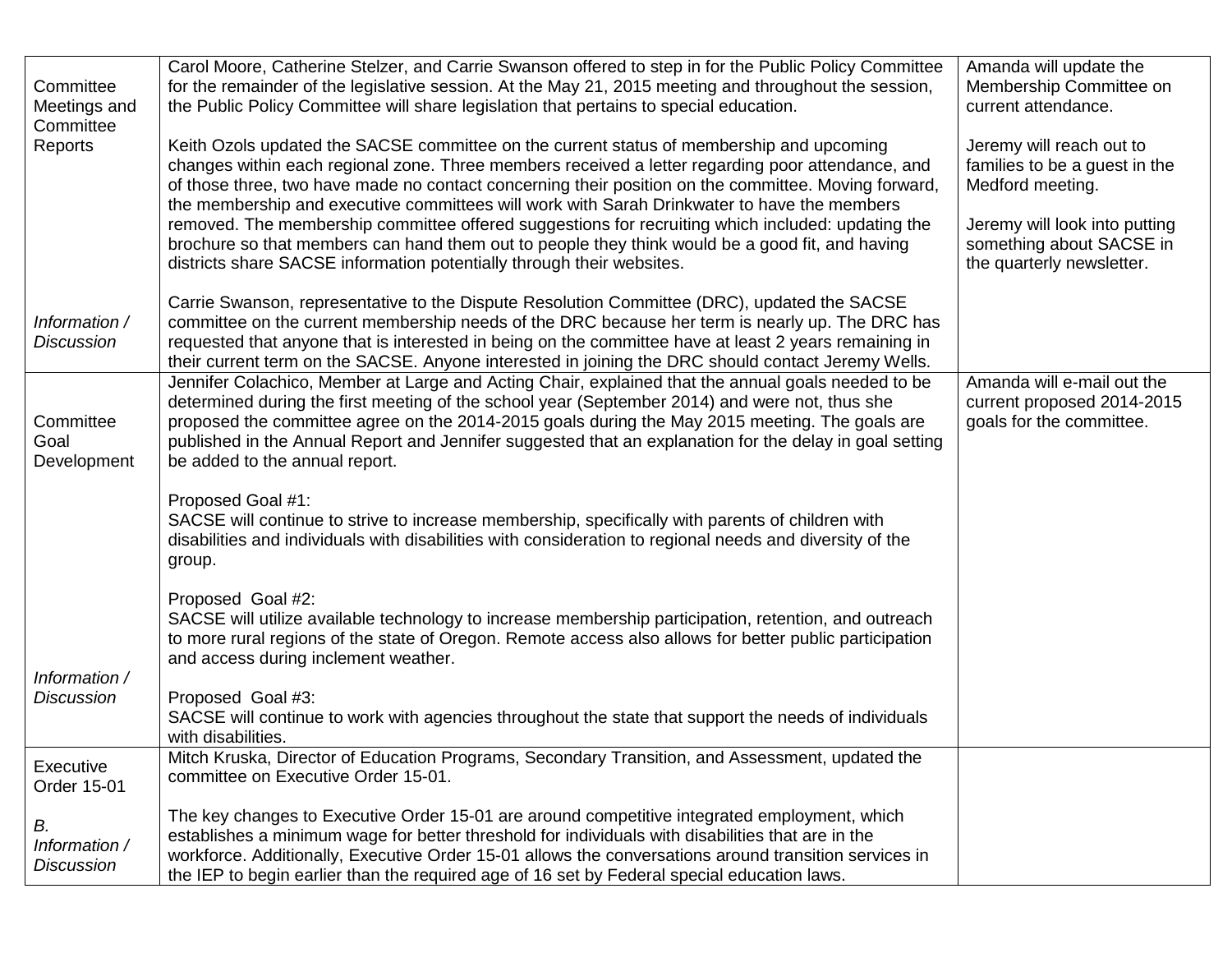| Developmental<br><b>Disabilities</b><br>(DD) Council<br>Update | Jaime Daignault, Director of the Oregon Council on Developmental Disabilities (OCDD), provided a<br>brief history and updates about the Developmental Disability Council. The OCDD provides a voice for<br>individuals and families of individuals with developmental disabilities. Membership for the council is<br>comprised of 60% of individuals with disabilities or their families. Other members represent state<br>agencies that receive federal funds for people with disabilities and community partners. The OCDD<br>partners with multiple state agencies, including the Oregon Department of Education, in an effort to<br>assist people with developmental disabilities in finding competitive jobs or with entering post-secondary<br>education. | Amanda will forward the video<br>link to the committee.                                |
|----------------------------------------------------------------|-----------------------------------------------------------------------------------------------------------------------------------------------------------------------------------------------------------------------------------------------------------------------------------------------------------------------------------------------------------------------------------------------------------------------------------------------------------------------------------------------------------------------------------------------------------------------------------------------------------------------------------------------------------------------------------------------------------------------------------------------------------------|----------------------------------------------------------------------------------------|
|                                                                | The OCDD is responsible for supporting family networks, including promoting a message of "If you<br>have a vision for your child that he or she will have a job, and that he or she will have friends and<br>maintain relationships with their families and others, that your child is more likely to have higher<br>expectations for themselves."                                                                                                                                                                                                                                                                                                                                                                                                              |                                                                                        |
|                                                                | The OCDD promotes facilitated person centered planning. Person centered planning includes helping<br>individuals find their strengths, what works for them, what their interests are, and helps find<br>opportunities within their communities. The plans work with the communities to ensure individuals with<br>developmental disabilities transition smoothly into post-secondary education or the workforce. Person<br>centered planning begins with and is complimentary to the IEP. The OCDD is collaborating with ODE<br>to train teachers to complete these types of planning during IEP meetings, which helps plan the IEP<br>around individual long term transition goals.                                                                            |                                                                                        |
| А.<br>Advise                                                   | The OCDD is committed to raising the expectations for people with developmental disabilities and their<br>families in the community. In doing so, they are changing the thought process for community partners<br>to help increase jobs for developmentally disabled individuals.                                                                                                                                                                                                                                                                                                                                                                                                                                                                               |                                                                                        |
| Autism<br>Conversation<br>В.                                   | Jeremy Wells provided the committee with a brief update on autism.<br>The Oregon Commission on Autism Spectrum Disorder (OCASD) represents several regions. The last<br>meeting of the OCASD is March 31, 2015, at which time the OCASD is expected to provide a<br>recommendation to ODE from one of three possibilities: recommend keeping the current OARs,<br>recommend changes to the OARs as developed by the work group, or recommend changes to the<br>OARs as written by OCASD. The recommendations will affect OAR 581-015-2130.                                                                                                                                                                                                                      | Jeremy will report any updated<br>information on ASD at the May<br>21, 2015 meeting.   |
| Information /<br><b>Discussion</b>                             | Work is being done to better align educational eligibility with medical criteria. Autism is a medical<br>diagnosis, and its own disability under IDEA. Lisa Darnold will provide SACSE Members a final update<br>during the May meeting in Medford.                                                                                                                                                                                                                                                                                                                                                                                                                                                                                                             |                                                                                        |
| Adjourn<br><b>Discussion</b>                                   | Jeremy Wells asked the committee about their opinion on the Public Meeting Notice media platform.<br>Currently, an article is placed in the newspaper for a significant cost to the committee and public<br>comment is minimal. The committee suggested that other avenues for public outreach be used, such<br>as the quarterly news article from Sarah Drinkwater, the FACT calendar, the ODE website, and                                                                                                                                                                                                                                                                                                                                                    | The executive committee will<br>look into where things are<br>advising for the agenda. |
|                                                                | potentially district websites.                                                                                                                                                                                                                                                                                                                                                                                                                                                                                                                                                                                                                                                                                                                                  | Amanda will schedule an<br>executive meeting.                                          |